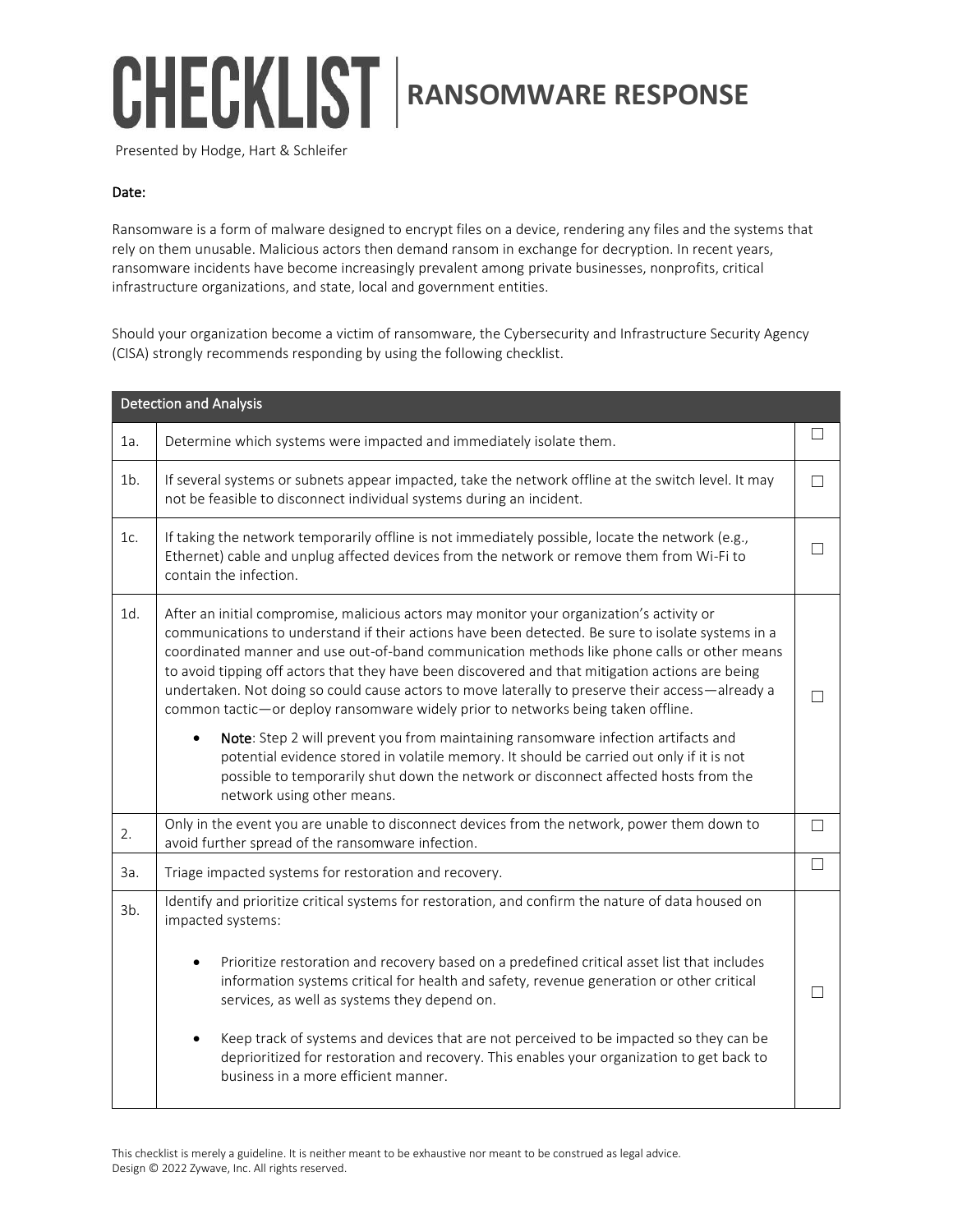| 4.   | Confer with your team to develop and document an initial understanding of what has occurred<br>based on the initial analysis.                                                                                                                                                                                                                                                                                                                                                     | $\Box$ |
|------|-----------------------------------------------------------------------------------------------------------------------------------------------------------------------------------------------------------------------------------------------------------------------------------------------------------------------------------------------------------------------------------------------------------------------------------------------------------------------------------|--------|
| 5a.  | Engage your internal and external teams and stakeholders with an understanding of what they can<br>provide to help you mitigate, respond to and recover from the incident.                                                                                                                                                                                                                                                                                                        | П      |
| 5b.  | Share the information you have at your disposal to receive the most timely and relevant assistance.<br>Keep management and senior leaders informed via regular updates as the situation develops.<br>Relevant stakeholders may include your IT department, managed security service providers, cyber<br>insurance company, and departmental or elected leaders.                                                                                                                   | $\Box$ |
| 6a.  | Take a system image and memory capture of a sample of affected devices (e.g., workstations and<br>servers). Additionally, collect any relevant logs and samples of any "precursor" malware binaries<br>and associated observables or indicators of compromise (e.g., suspected command and control<br>Internet Protocol (IP) addresses, suspicious registry entries or other relevant files detected). The<br>contacts below may be able to assist you in performing these tasks. |        |
| 6b.  | Take care to preserve evidence that is highly volatile in nature - or limited in retention-to prevent<br>loss or tampering (e.g., system memory, Windows Security logs, data in firewall log buffers).                                                                                                                                                                                                                                                                            | П      |
| 7.   | Consult federal law enforcement regarding possible decryptors available, as security researchers<br>have already broken the encryption algorithms for some ransomware variants.                                                                                                                                                                                                                                                                                                   | $\Box$ |
| 8a.  | Research the trusted guidance (i.e., published by sources such as government, MS-ISAC, reputable<br>security vendor, etc.) for the particular ransomware variant and follow any additional<br>recommended steps to identify and contain systems or networks that are confirmed to be<br>impacted.                                                                                                                                                                                 | П      |
| 8b.  | Disable the execution of known ransomware binaries. This will minimize damage and impact to<br>your systems. Delete other known associated registry values and files.                                                                                                                                                                                                                                                                                                             | $\Box$ |
| 9.   | Identify the systems and accounts involved in the initial breach. This can include email accounts.                                                                                                                                                                                                                                                                                                                                                                                | $\Box$ |
| 10.  | Based on the breach or compromise details determined above, contain any associated systems<br>that may be used for further or continued unauthorized access. Breaches often involve mass<br>credential exfiltration. Securing the network and other information sources from continued<br>credential-based unauthorized access may include disabling virtual private networks, remote<br>access servers, single sign-on resources, and cloud-based or other public-facing assets. |        |
| 11.  | In the event you learn server-side data is being encrypted by an infected workstation, quick<br>identification steps are to:<br>Review Computer Management > Sessions and Open Files lists on associated servers to<br>٠<br>determine the user or system accessing those files.<br>Review file properties of encrypted files or ransom notes to identify specific users who<br>may be associated with file ownership.                                                             | $\Box$ |
|      | Review the TerminalServices-RemoteConnectionManager event log to check for<br>$\bullet$<br>successful remote desktop protocol (RDP) network connections.                                                                                                                                                                                                                                                                                                                          |        |
|      | Review the Windows Security log, server message block (SMB) event logs and any related<br>$\bullet$<br>logs that may identify significant authentication or access events.                                                                                                                                                                                                                                                                                                        |        |
|      | Run Wireshark on the impacted server with a filter to identify IP addresses involved in<br>actively writing or renaming files (e.g., "smb2.filename contains cryptxxx").                                                                                                                                                                                                                                                                                                          |        |
| 12a. | Conduct an examination of existing organizational detection or prevention systems (e.g., antivirus,<br>Endpoint Detection & Response, IDS, Intrusion Prevention System) and logs. Doing so can highlight<br>evidence of additional systems or malware involved in earlier stages of the attack.                                                                                                                                                                                   | П      |